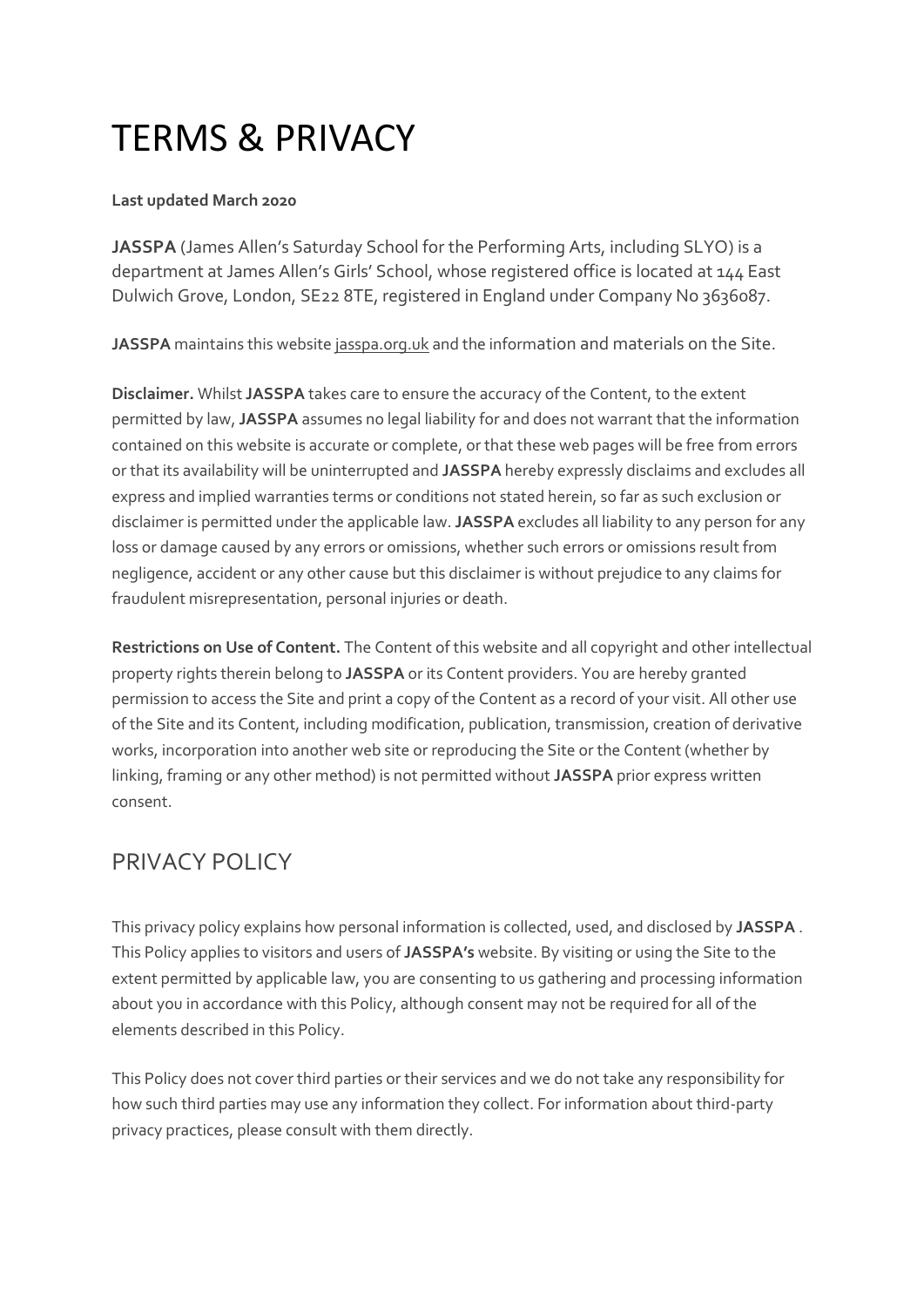## **I. INFORMATION WE COLLECT**

**Personal Information.** By visiting or using the Site, we may collect the following categories of personal information you provide to us: name; title; email address; postal address; phone number; children's names; marketing responses; admissions follow-ups; and other information you may provide about yourself to the Site or to which you provide us with access via third-party platforms.

We do not proactively collect personal information considered as sensitive personal information such as health-related or financial information on the Site. However, our Site may include text boxes which are designed for you to provide your choice of certain information about your marketing preferences.

If you are an existing **JASSPA** family, we will combine this information with information we collect on the Site and use it for the purposes described below.

**Device Information.** When you visit the Site or open communications such as emails, some information is automatically collected from devices (e.g., mobile, computer, laptop, tablet) used to visit or use the Site including, but not limited to, operating system, access times, browser information, settings, and other data about your device that we use to provide the services or as otherwise described in this Policy. We also collect information about your usage and activity on the Site using certain technologies, such as cookies, web beacons and other technologies (see V Cookies for more details).

**Location Information.** If you use our Site, we may receive your generic location (such as city or neighbourhood). We may use and store this information to provide and improve features of the Site, for example, to tailor the Site on a needs-based manner to better facilitate your requests and to provide you more relevant content.

### **II. HOW WE USE YOUR INFORMATION**

We may use your information for the following purposes to: provide you with the services, and functionality offered through the Site and fulfil your requests, including, but not limited to; communicate with you about your enquiry or use of the Site, services, or functionality; respond to, or follow up on, your comments and questions, and otherwise provide customer service; communicate with you about special events; operate and improve the Site, services, and functionality; process and provide events to attend, if applicable; link or combine with other information we get from third parties to help understand your needs and provide you with better service; perform statistical analysis; protect, investigate, and deter against fraudulent, unauthorised, or illegal activity; comply with our policies ,procedures and legal obligations; and as otherwise consented to by you and as required or permitted by applicable law.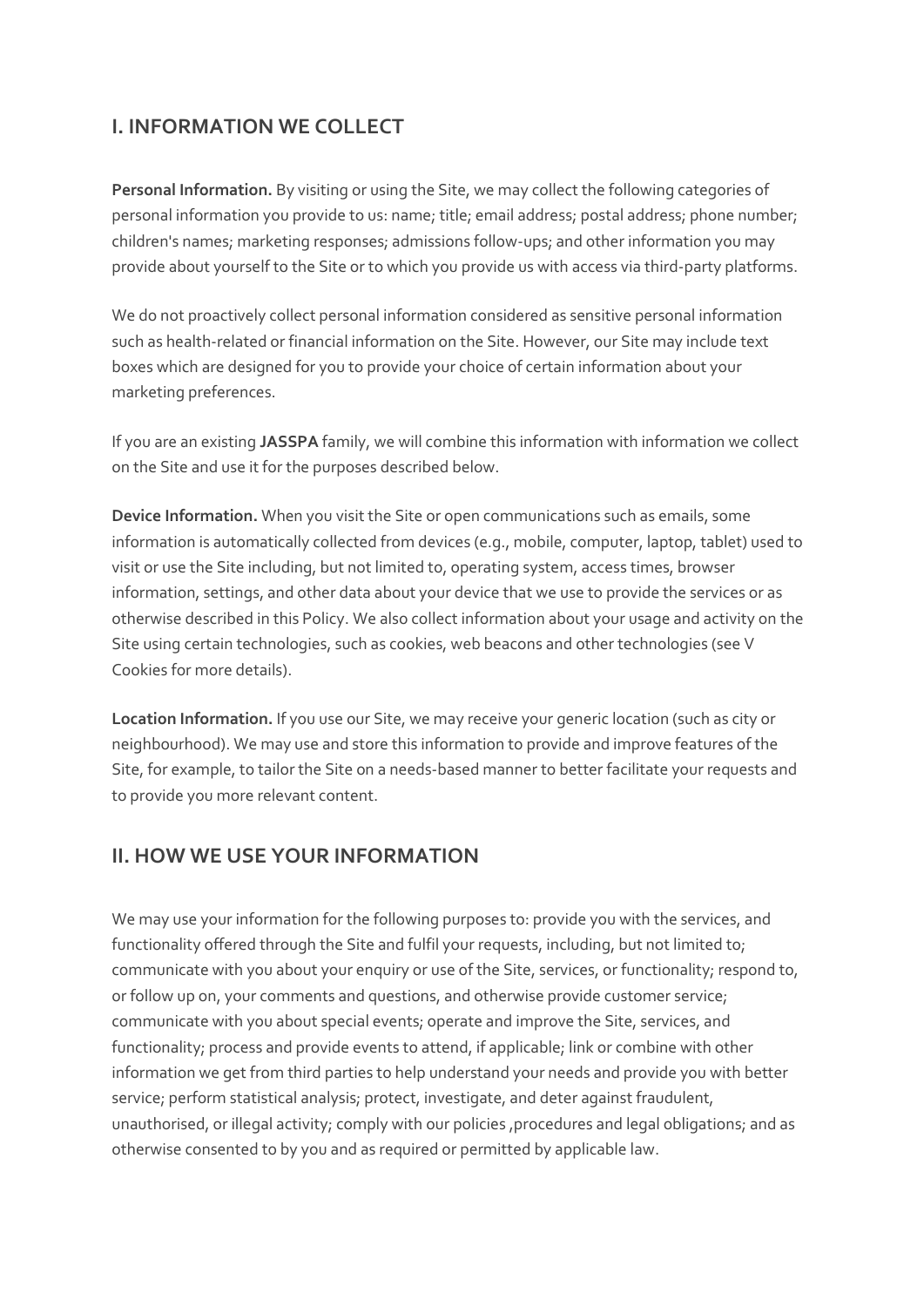If you do not provide us with certain of your information, we may not be able to fulfill the requested Purpose of collection, such as to respond to your queries or provide the Site to you.

**Electronic Communications.** Consistent with the above Purposes, we may communicate with you via electronic messages, including email, text message, or mobile push notification to, for example: send you information relating to our school, including event reservation and waitlist confirmations and updates, receipts, technical notices, updates, security alerts, and support and administrative messages; and/or, subject to the Your Choices section, below, and/or applicable law, communicate with you about events, upcoming events, and other news about services offered by **JASSPA**.

**Retention.** We will retain your information for the period necessary to fulfil the Purposes outlined in this Policy and as otherwise needed to comply with applicable law and internal company policies.

## **III. HOW WE SHARE YOUR INFORMATION**

We do not share your information with third parties other than as described above and as follows:

We may disclose your information to regulatory authorities, courts, government agencies and other third parties where we believe that doing so would be in accordance with or permitted or required by any applicable law, regulation or legal process, to defend the interests, rights, and/or property of **JASSPA** or others, or to respond to emergencies.

We may otherwise share your information as directed by you or subject to your consent.

**Information You Share Socially.** The Site may allow you to connect and share your actions, comments, content, and information publicly or with friends. The Site may also allow you to connect with us on, share on, and use third-party platforms, including those on which **JASSPA** has a presence. Please be mindful of your personal privacy needs and the privacy needs of others as you choose whom to connect with and what to share and make public. We cannot control the privacy or security of information you choose to make public or share with others. **JASSPA** also does not control the privacy practices of third-party platforms. Please contact those sites and services directly to learn about their privacy practices.

## **IV. SECURITY OF YOUR INFORMATION**

**JASSPA** takes commercially-reasonable technical, administrative, and physical security measures designed to protect your information from loss, misuse, unauthorised access, disclosure, alteration, and destruction.

**How we secure your data.** Information system and data security is imperative to us to ensure that we are keeping our clients and subscribers happy.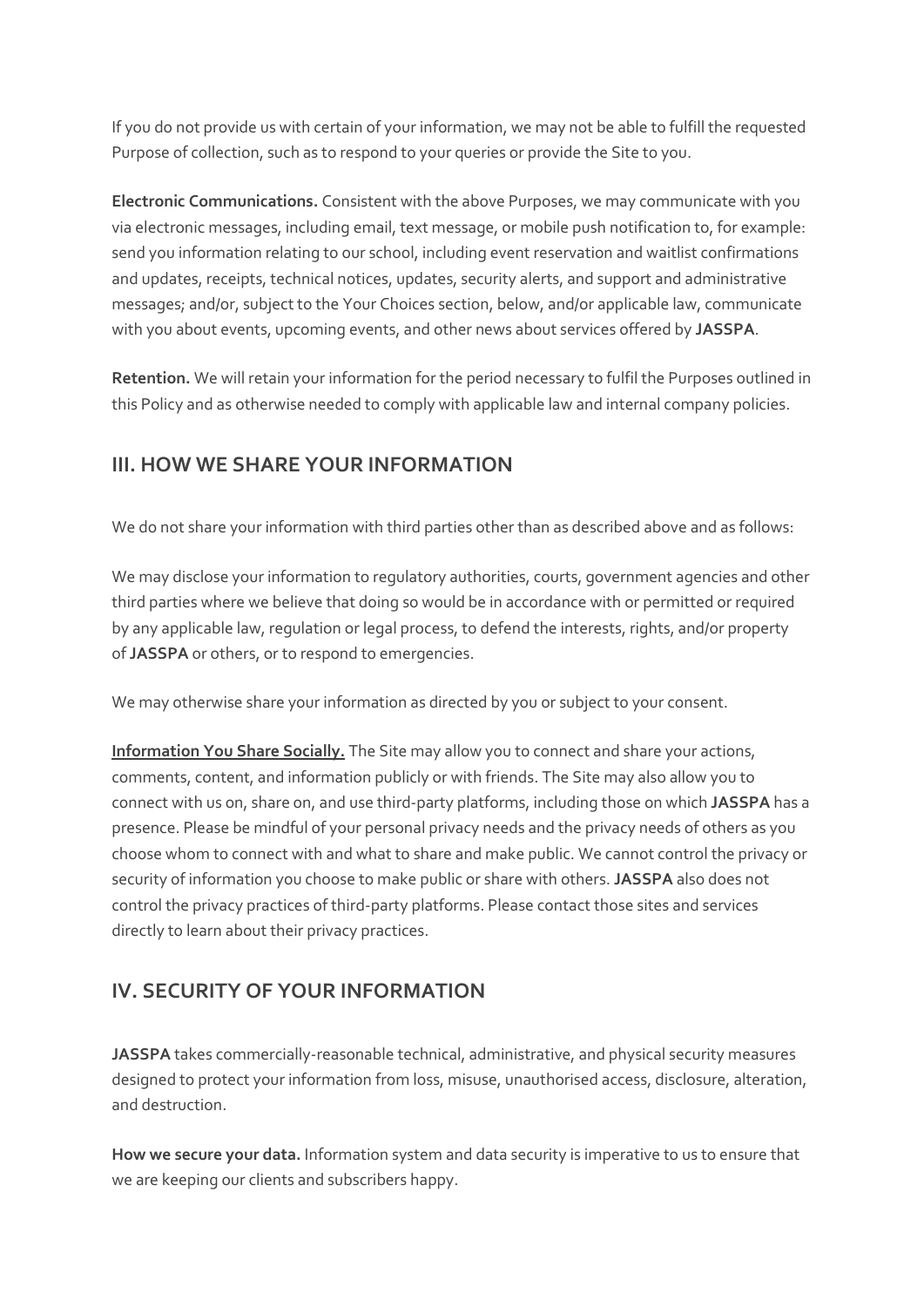We operate a robust and thorough process for assessing, managing and protecting new and existing systems which ensures that they are up to date and secure against the ever changing threat landscape.

When you trust us with your data we will always keep your information secure to maintain your confidentiality. By utilising strong encryption when your information is stored or in transit we minimise the risk of unauthorised access or disclosure; when entering information on the Site, you can check this by right clicking on the padlock icon in the address bar.

**Storage of information.** The **JASSPA** hosting operations are based in the UK and we store most of our data within the European Union (EU). Some organisations which provide services to us may transfer data outside the European Economic Area but we'll only allow this if your data is adequately protected. Some of our social media channels are provided by US companies and whilst it is our policy that we prefer data hosting and processing to remain on EU-based solutions, it may be that using their products results in data transfer to the USA. However we only allow this when we certain it will be adequately protected. (e.g. US Privacy Shield or Standard EU contractual clauses).

## **V. COOKIES**

Cookies are alphanumeric identifiers that we transfer to your computer's hard drive through your web browser to enable our systems to recognise your browser and to automatically collect information from your computer such as your IP address and other details about your computer which are automatically collected by our web server, operating system and browser type and for system administration. This is statistical data about our users' browsing actions and patterns, and does not identify any individual.

The "Help" menu on the menu bar of most browsers will tell you how to prevent your browser from accepting new cookies, how to have the browser notify you when you receive a new cookie and how to disable cookies altogether. Additionally, you can disable or delete similar data used by browser add-ons, such as Flash cookies, by changing the add-on's settings or visiting the website of its manufacturer

If you do leave cookies turned on, be sure to sign off when you finish using a shared computer.

Please note that our advertisers may also use cookies, over which we have no control.

The use of cookies enables us:

- To estimate our audience size and usage pattern.
- To store information about your preferences, and so allow us to customise Our Site according to your individual interests.
- To speed up your searches.
- To recognise you when you return to Our Site.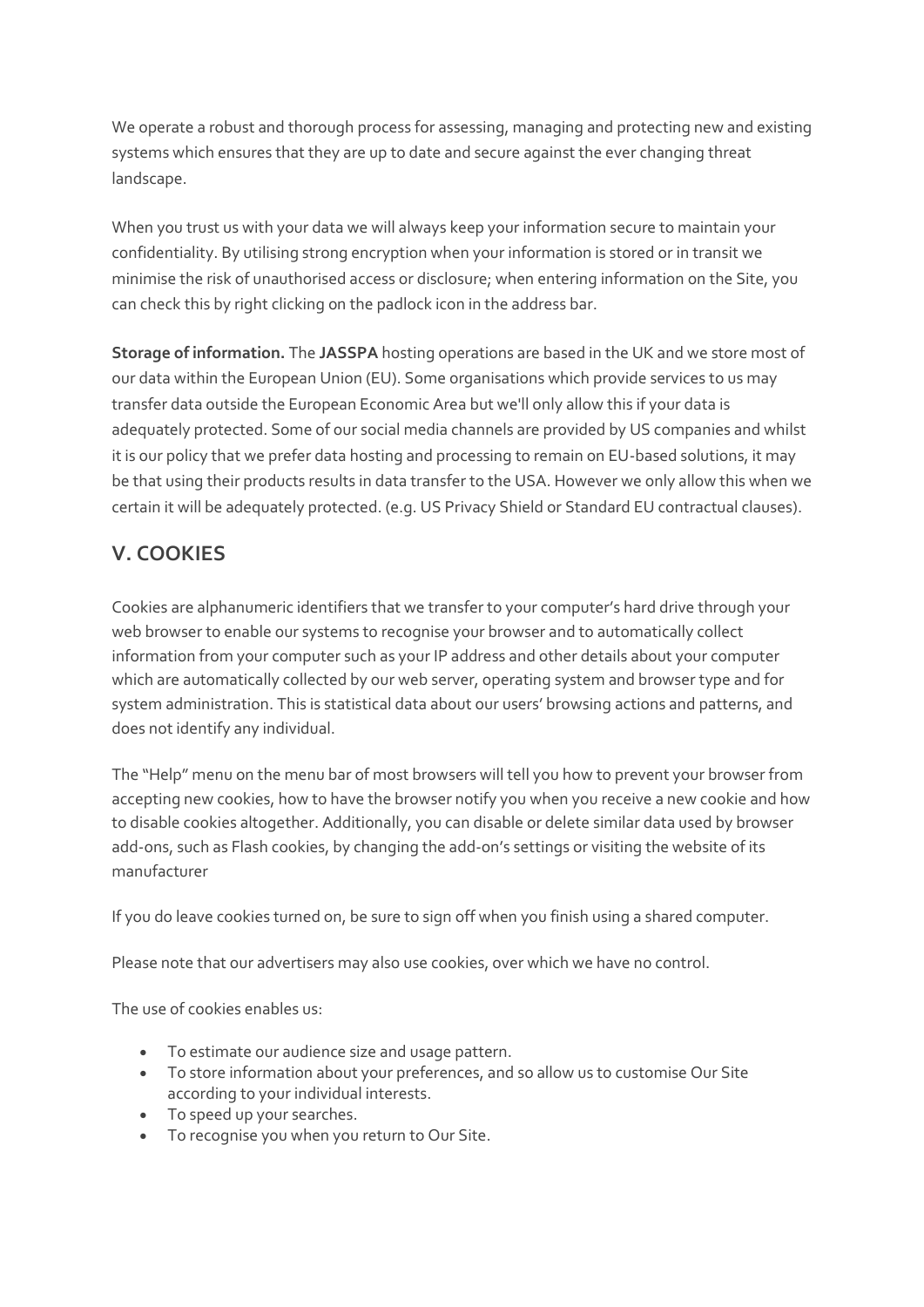## **VI. YOUR CHOICES**

**Email.** You will only receive emails from **JASSPA** if you have submitted an enquiry about our courses or classes. Subsequent to our email response to your enquiry, if you decide not to join our school you will either not be contact by **JASSPA** again, or we will offer you the option to be removed from further marketing communications. Please note that even if you opt-out of receiving communications from **JASSPA**, we may need to send you service-related communications, such as confirmations of any future reservations to our events.

## **VII. YOUR RIGHTS**

You have the right to request:

- Access to the personal data we hold about you, free of charge in most cases.
- The correction of your personal data when incorrect, out of date or incomplete.
- That we stop using your personal data for direct marketing.
- That we stop any consent-based processing of your personal data after you withdraw that consent.
- You can [contact](https://www.jags.org.uk/contact) us at [jasspa@jags.org.uk](mailto:jasspa@jags.org.uk) to request to exercise these rights at any time.

If we choose not to action your request we will explain to you the reasons for our refusal.

**Your right to withdraw consent.** Whenever you have given us your consent to use your personal data, you have the right to change your mind at any time and withdraw that consent.

**Where we rely on our legitimate interest.** In cases where we are processing your personal data on the basis of our legitimate interest, you can ask us to stop for reasons connected to your individual situation. We must then do so unless we believe we have a legitimate overriding reason to continue processing your personal data.

**Direct marketing.** You have the right to stop the use of your personal data for direct marketing activity through all channels, or selected channels. We must always comply with your request.

**Keeping your information.** We will only use and store your information for as long as it is required for the purposes it was collected for. How long it will be stored for depends on the information in question, what it is being used for and, sometimes, statutory legal requirements.

### **VIII. LINKS TO OTHER WEBSITES**

The Site may contain links to other websites or services that are not owned or controlled by **JASSPA**. This Policy only applies to information collected by the Site. We have no control over